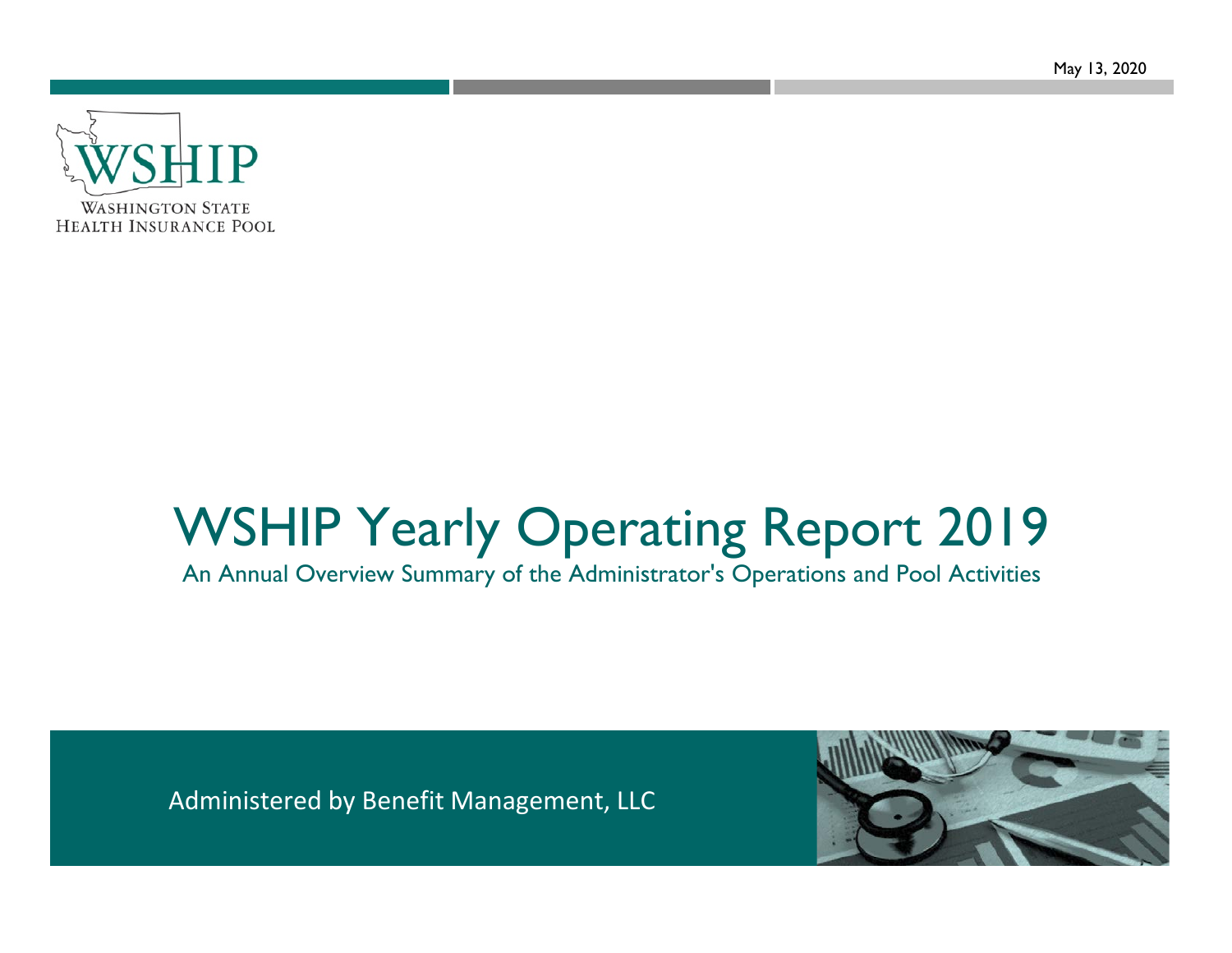**WASHINGTON STATE** 

### Enrollment Summary



| <b>Individuals</b>    | Dec-18    | $lan-19$  | Feb-19    | $Mar-19$ | Apr-19                | $May-19$  | $lun-19$        | $ ul-19 $       | Aug-19   | $Sep-19$  | $Oct-19$        | $Nov-19$  | $Dec-19$  |
|-----------------------|-----------|-----------|-----------|----------|-----------------------|-----------|-----------------|-----------------|----------|-----------|-----------------|-----------|-----------|
| Total Enrollment      | 1418      | 1396      | 1381      | 1383     | 1404                  | 1369      | 1385            | 1410            | 1405     | 1416      | 1425            | 1432      | 1450      |
| 3rd Party Sponsorship | 864(61%)  | 854(61%)  | 847(61%)  |          | $845(61\%)$ 870 (62%) | 839(61%)  | 857 (62%)       | 879(62%)        | 871(62%) | 882 (62%) | 895(63%)        | 907(63%)  | 927(64%)  |
| Non-Medicare          | 249 (78%) | 243 (79%) | 242 (80%) | 242(80%) | 243 (80%)             | 239 (80%) | 241 (80%)       | 241 (80%)       | 240(81%) | 241 (80%) | 240(81%)        | 240 (81%) | 239 (81%) |
| <b>EHIP</b>           | 222       | 217       | 216       | 216      | 217                   | 216       | 216             | 216             | 216      | 216       | 215             | 215       | 214       |
| Other (Mostly AKF)    | 27        | 26        | 26        | 26       | 26 <sub>l</sub>       | 23        | 25 <sub>1</sub> | 25 <sub>1</sub> | 24       | 25        | 25 <sub>1</sub> | 25        | 25        |
|                       |           |           |           |          |                       |           |                 |                 |          |           |                 |           |           |
| Medicare (Mostly AKF) | 615(56%)  | 611(56%)  | 605(56%)  | 603(56%) | 627 (57%)             | 600 (56%) | 616(57%)        | 638 (57%)       | 631(57%) | 641(57%)  | 655(58%)        | 667 (59%) | 688 (60%) |



### **Medicare Enrollee Profile**

Average Age: 60 Gender: Female 40% Male 60% Top Diagnosis: Kidney & Urinary Disease

#### **Non-Medicare Enrollee Profile**

Average Age: 46 Gender: Female 29% Male 71% Top Diagnosis: HIV / AIDS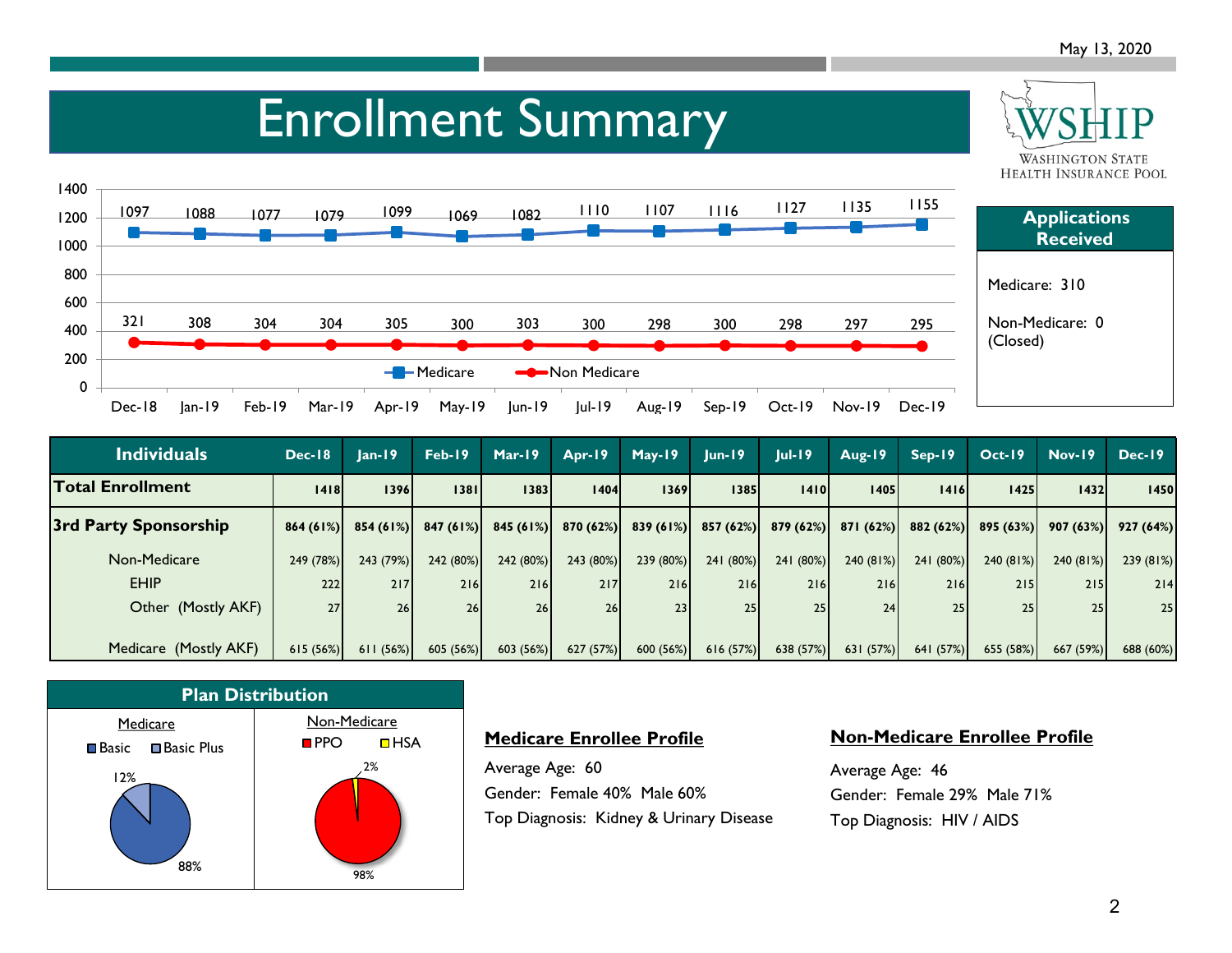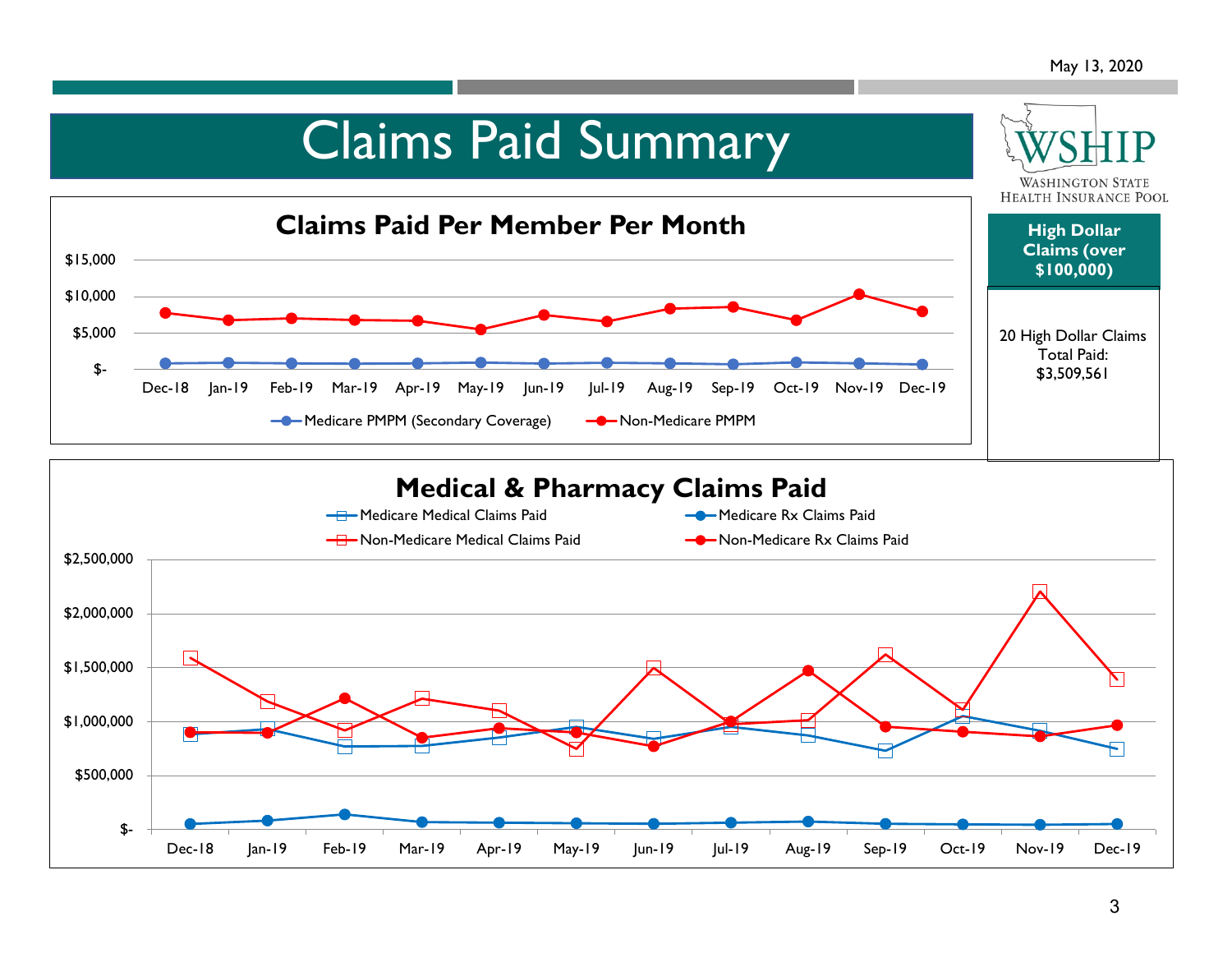## **Other Activity**



| <b>SELAICE FEAGIS</b>             |               |               |               |                 |               |                 |               |               |               |                 |                 |                                                                                                                    |               |
|-----------------------------------|---------------|---------------|---------------|-----------------|---------------|-----------------|---------------|---------------|---------------|-----------------|-----------------|--------------------------------------------------------------------------------------------------------------------|---------------|
| <b>Metric</b>                     |               |               |               |                 |               |                 |               |               |               |                 |                 | Dec-18   Jan-19   Feb-19   Mar-19   Apr-19   May-19   Jun-19   Jul-19   Aug-19   Sep-19   Oct-19   Nov-19   Dec-19 |               |
| <b>Customer Service:</b>          |               |               |               |                 |               |                 |               |               |               |                 |                 |                                                                                                                    |               |
| Average Calls per Day             | 34            | 40            | 53            | 39              | 34            | 30 <sup>1</sup> | 31            | 36            | 23            | 28 <sup>l</sup> | 28 <sup>l</sup> | 32                                                                                                                 | 39            |
| Speed of Answer (Standard 60 Sec) | 34            | 46            | 49            | 30 <sup>1</sup> | 50            | 57              | 64            | 81            | 68            | <b>90</b>       | 37              | 34                                                                                                                 | 43            |
| Top Call Reason                   | <b>Status</b> | <b>Status</b> | <b>Status</b> | <b>Status</b>   | <b>Status</b> | <b>Status</b>   | <b>Status</b> | <b>Status</b> | <b>Status</b> | <b>Status</b>   | <b>Status</b>   | <b>Status</b>                                                                                                      | <b>Status</b> |
| <b>Claims:</b>                    |               |               |               |                 |               |                 |               |               |               |                 |                 |                                                                                                                    |               |
| <b>Claims Processing Accuracy</b> | 99.2%         | 98.4%         | 99.7%         | 99.0%           | 99.1%         | 100.0%          | 99.7%         | 99.7%         | 99.5%         | 99.7%           | 99.8%           | 99.7%                                                                                                              | 99.7%         |
| (Standard 97%)                    |               |               |               |                 |               |                 |               |               |               |                 |                 |                                                                                                                    |               |
| 30-Day Clean Claims Processing    | 100.0%        | 100.0%        | 100.0%        | 100.0%          | 100.0%        | 100.0%          | 100.0%        | 100.0%        | 100.0%        | 100.0%          | 100.0%          | 100.0%                                                                                                             | 100.0%        |
| (Standard 100%)                   |               |               |               |                 |               |                 |               |               |               |                 |                 |                                                                                                                    |               |

**Service Levels** 



### **OIC Complaints**

One complaint received April 2019. Provider disputed enrollee's termination of coverage and our request for claim refunds. Decision upheld.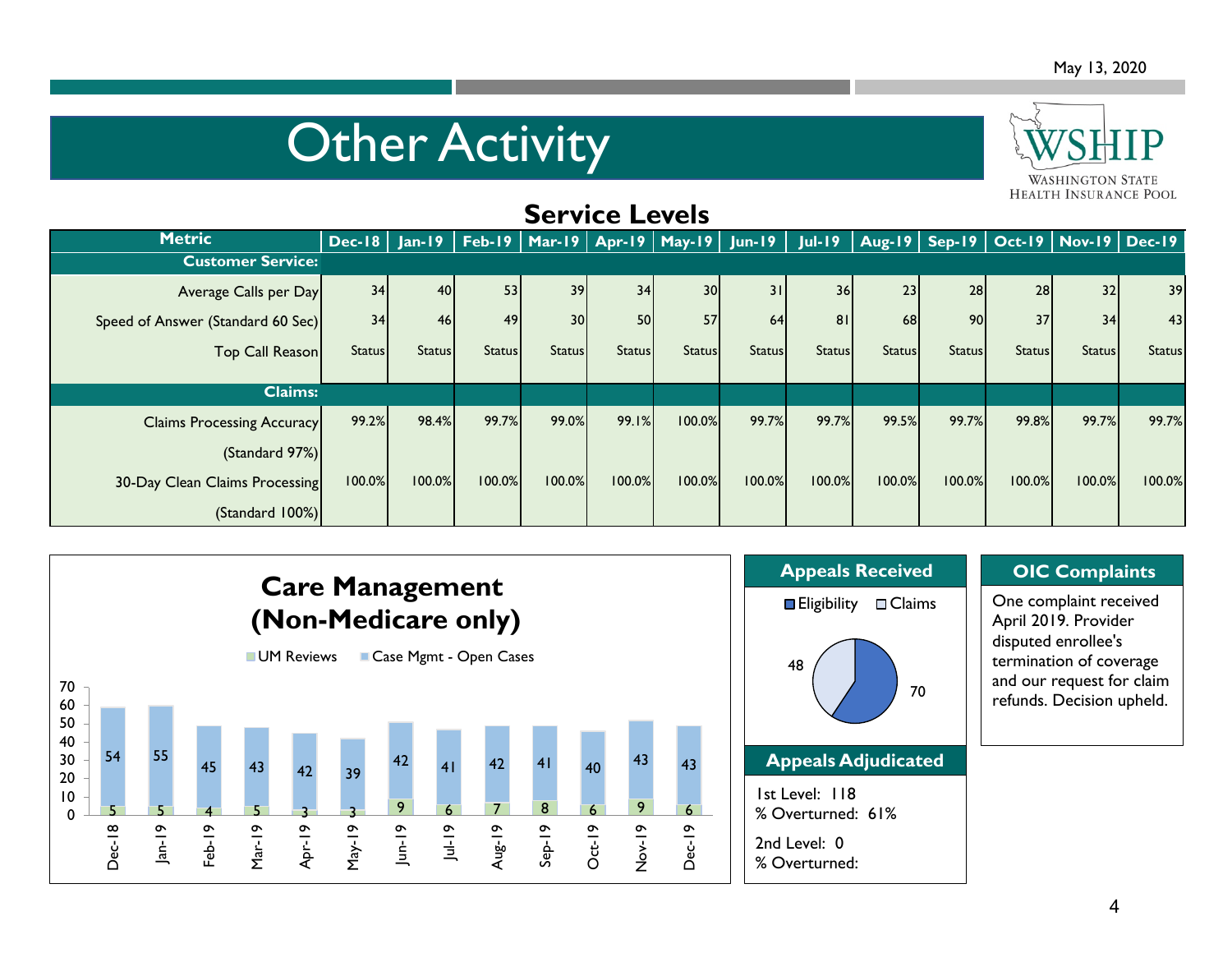### Enrollment by County



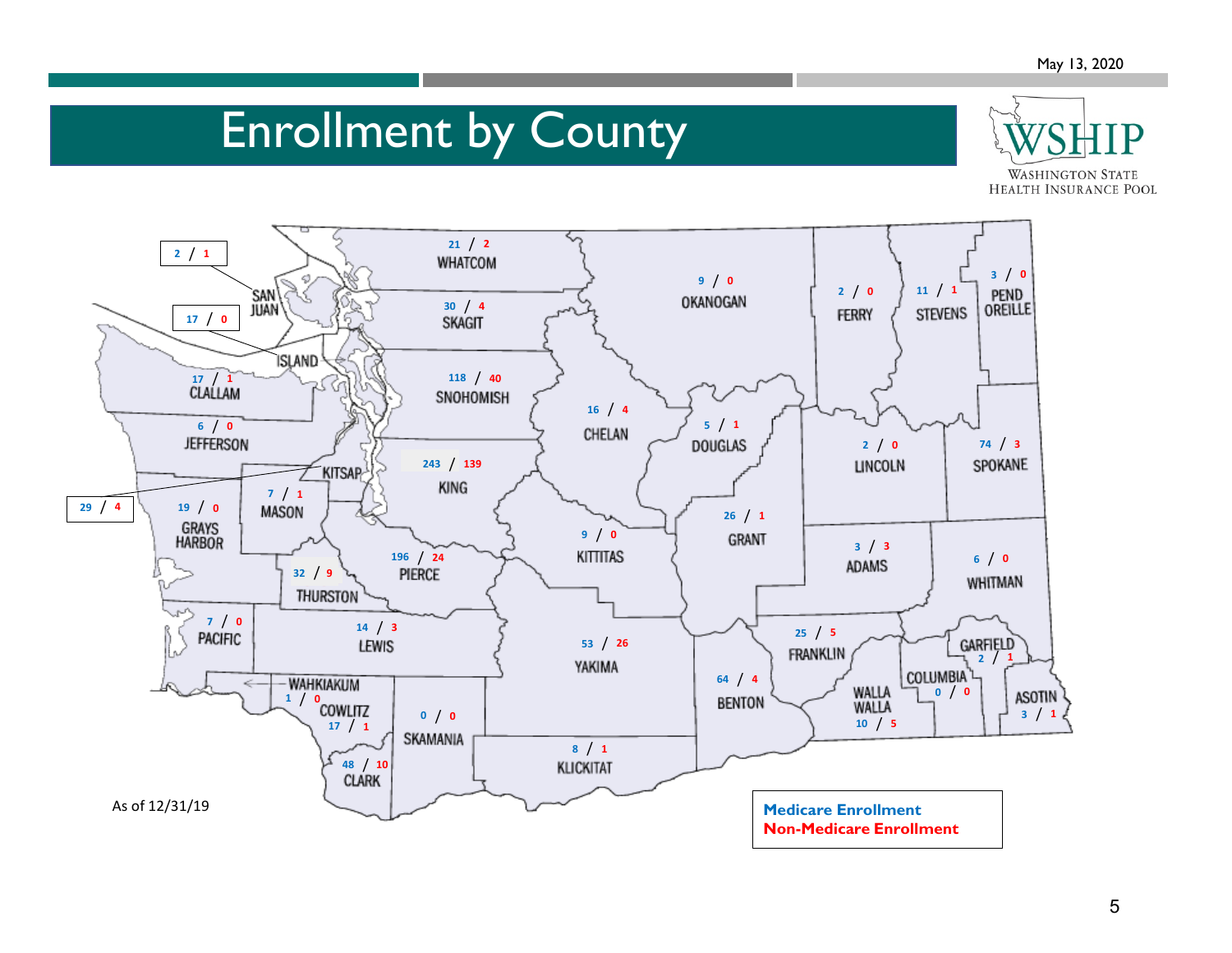### Combined Total Enrollment



This chart has been modified to reflect a rolling 5-year trend of total enrollment within WSHIP at year end. Medicare enrollment has gradually increased from year to year. Non-Medicare enrollment has gradually decreased. In 2019 Medicare enrollment increased by 5.3%, while Non-Medicare enrollment decreased by 8.1%



■ Non-Medicare Medicare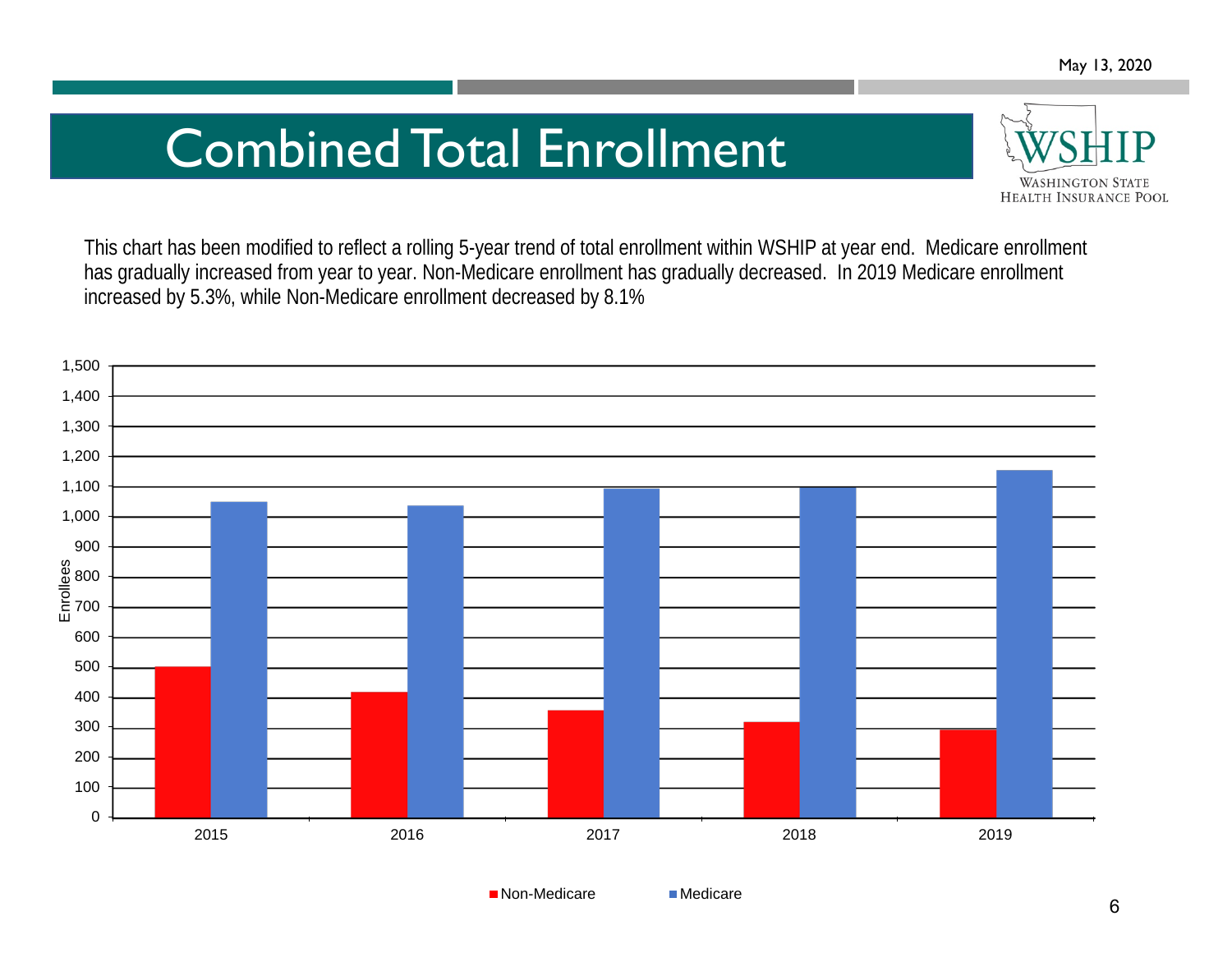# Plan and Age Distribution



|                           |                |                | PPO Plan                        |         |                           | HSA PPO Plan |                               | <b>Basic Plan</b> | <b>Basic Plus</b> |
|---------------------------|----------------|----------------|---------------------------------|---------|---------------------------|--------------|-------------------------------|-------------------|-------------------|
| Age                       | \$500          | \$1,000        | \$2,500                         | \$5,000 | Age                       | \$3,000      | Age                           |                   |                   |
| $0 - 18$                  | 7              | 2              | 0                               |         | $0 - 18$                  |              | $0 - 18$                      | $\mathbf 0$       | $\mathbf 0$       |
| $19-29$                   | 5              |                |                                 | 0       | $19-29$                   | 0            | 19-29                         | 6                 | $\mathbf 0$       |
| 30-34                     | 13             | 2              | $\overline{2}$                  | 0       | 30-34                     | 0            | 30-34                         | 27                | $\mathbf 0$       |
| 35-39                     | 35             | 3              |                                 | 0       | 35-39                     | 0            | 35-39                         | 32                | $\mathbf{0}$      |
| 40-44                     | 56             | 2              |                                 | 2       | 40-44                     | 0            | 40-44                         | 51                | $\overline{2}$    |
| 45-49                     | 46             | $\mathbf 0$    | 2                               | 4       | 45-49                     |              | 45-49                         | 66                | $\overline{2}$    |
| 50-54                     | 38             | $\overline{2}$ | 5                               | 0       | 50-54                     | $\mathbf 0$  | 50-54                         | 104               | $\overline{7}$    |
| 55-59                     | 32             | $\mathbf 0$    | 2                               | 2       | 55-59                     | 0            | 55-59                         | 185               | 4                 |
| 60-64                     | 10             | 2              | 4                               | 0       | $60 - 64$                 | 4            | 60-64                         | 235               | 24                |
| 65-69                     | $\mathbf{2}$   | $\mathbf 0$    | $\mathbf 0$                     | 0       | 65-69                     | $\mathbf 0$  | 65-69                         | 137               | 31                |
| 70-74                     | $\overline{2}$ | $\mathbf 0$    | $\mathbf 0$                     | 0       | 70-74                     | 0            | 70-74                         | 88                | 24                |
| 75-79                     | $\overline{2}$ | $\mathbf 0$    | 0                               | 0       | 75-79                     | $\mathbf 0$  | 75-79                         | 47                | 18                |
| 80-84                     | $\mathbf 0$    | $\mathbf 0$    | $\mathbf 0$                     | 0       | 80-84                     | $\mathbf 0$  | 80-84                         | 26                | 16                |
| $85+$                     | $\mathbf 0$    | $\mathbf 0$    | 0                               | 0       | $85+$                     | 0            | $85+$                         | $\mathbf{H}$      | $\overline{2}$    |
|                           | 248            | 4              | 18                              | 9       |                           | 6            |                               | 1015              | 140               |
| PPO Plan Enrollment = 289 |                |                |                                 |         | HSA Plan Enrollment $= 6$ |              | Medicare Enrollment = $1,155$ |                   |                   |
|                           |                |                | Non-Medicare Enrollment $= 295$ |         |                           |              |                               |                   |                   |

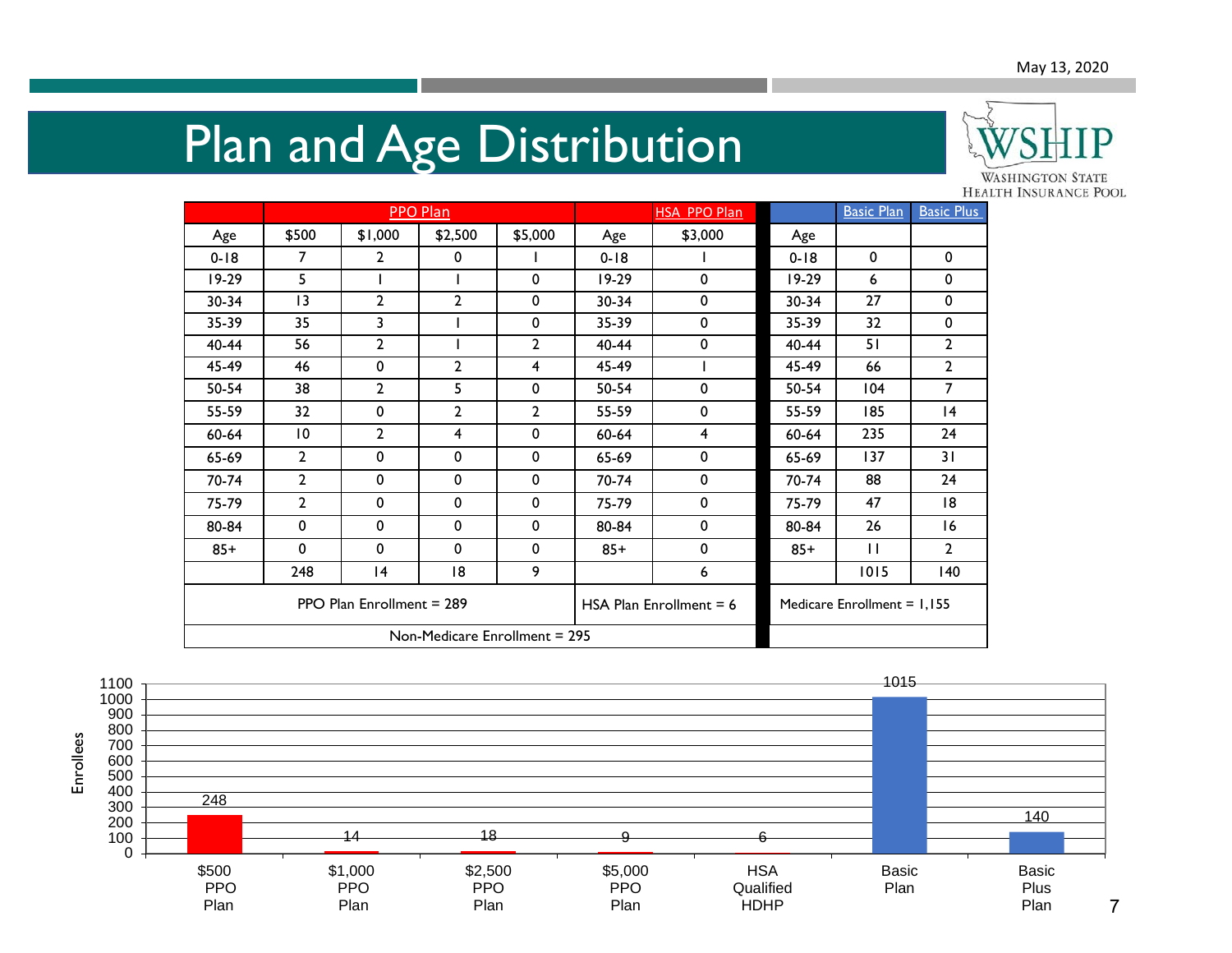May 13, 2020

### Non-Medicare vs. Medicare Claims Costs

| Non-Medicare vs. Medicare Claim Costs - 2019                   |                     |                 |  |  |  |  |  |  |
|----------------------------------------------------------------|---------------------|-----------------|--|--|--|--|--|--|
|                                                                | <b>Non-Medicare</b> | <b>Medicare</b> |  |  |  |  |  |  |
| <b>Enrollment Count</b>                                        | 295                 | 1.155           |  |  |  |  |  |  |
| Medical Claims                                                 | \$15 million        | \$10.4 million  |  |  |  |  |  |  |
| Pharmacy Claims                                                | \$11.7 million      | $$0.8$ million  |  |  |  |  |  |  |
| <b>Total Claims</b>                                            | \$26.7 Million      | \$11.2 Million  |  |  |  |  |  |  |
|                                                                |                     |                 |  |  |  |  |  |  |
| <b>Loss Ratio</b>                                              | 471%                | 219%            |  |  |  |  |  |  |
|                                                                |                     |                 |  |  |  |  |  |  |
| <b>Claims Costs Per</b><br><b>Enrollee Per</b><br>Month (PEPM) | \$7.398             | \$846           |  |  |  |  |  |  |

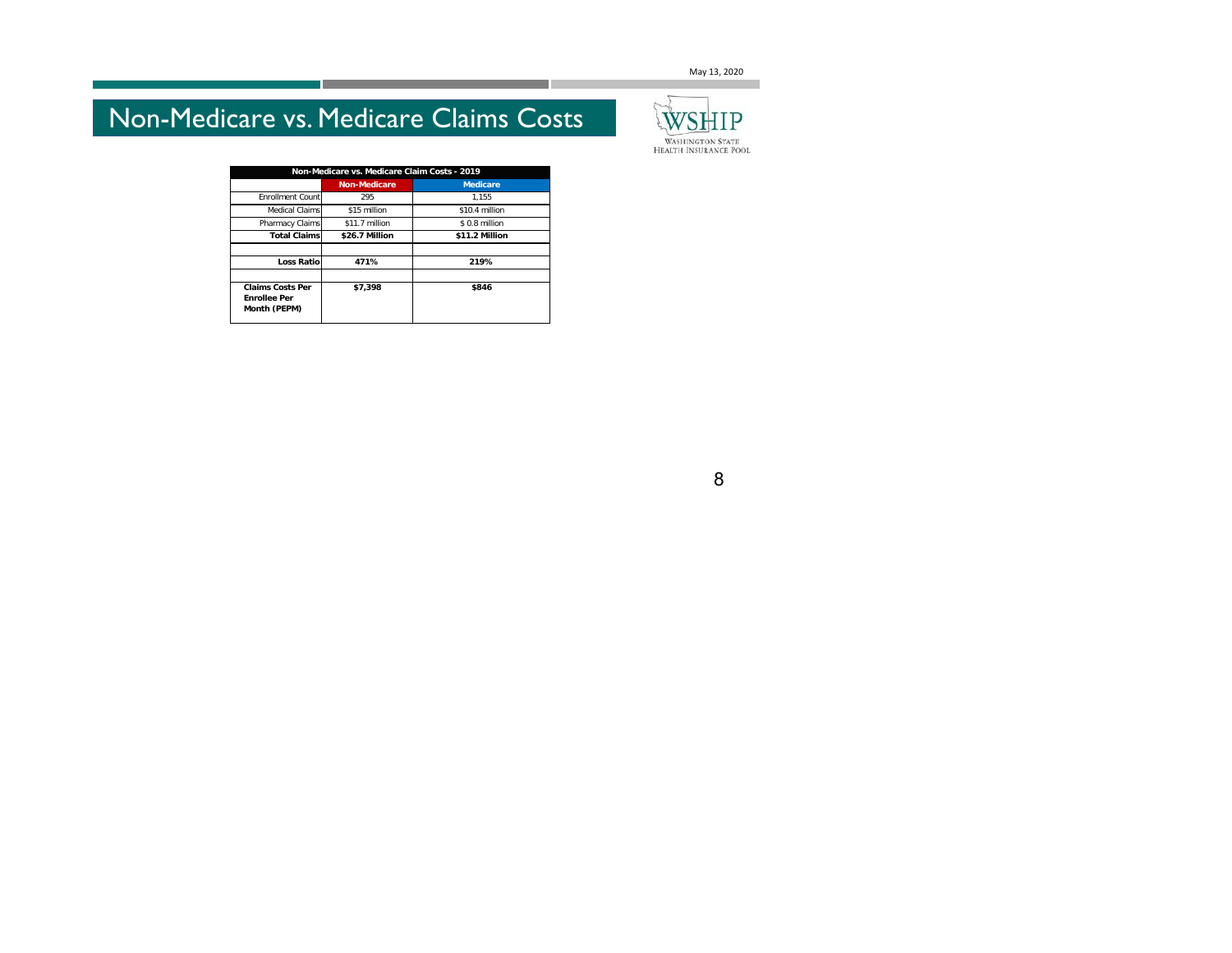## Non-Medicare Loss Ratio



This chart illustrates the loss ratio for the calendar year for WSHIP Non-Medicare plans. Loss ratio is the proportionate relationship of total paid claims divided by total premiums.

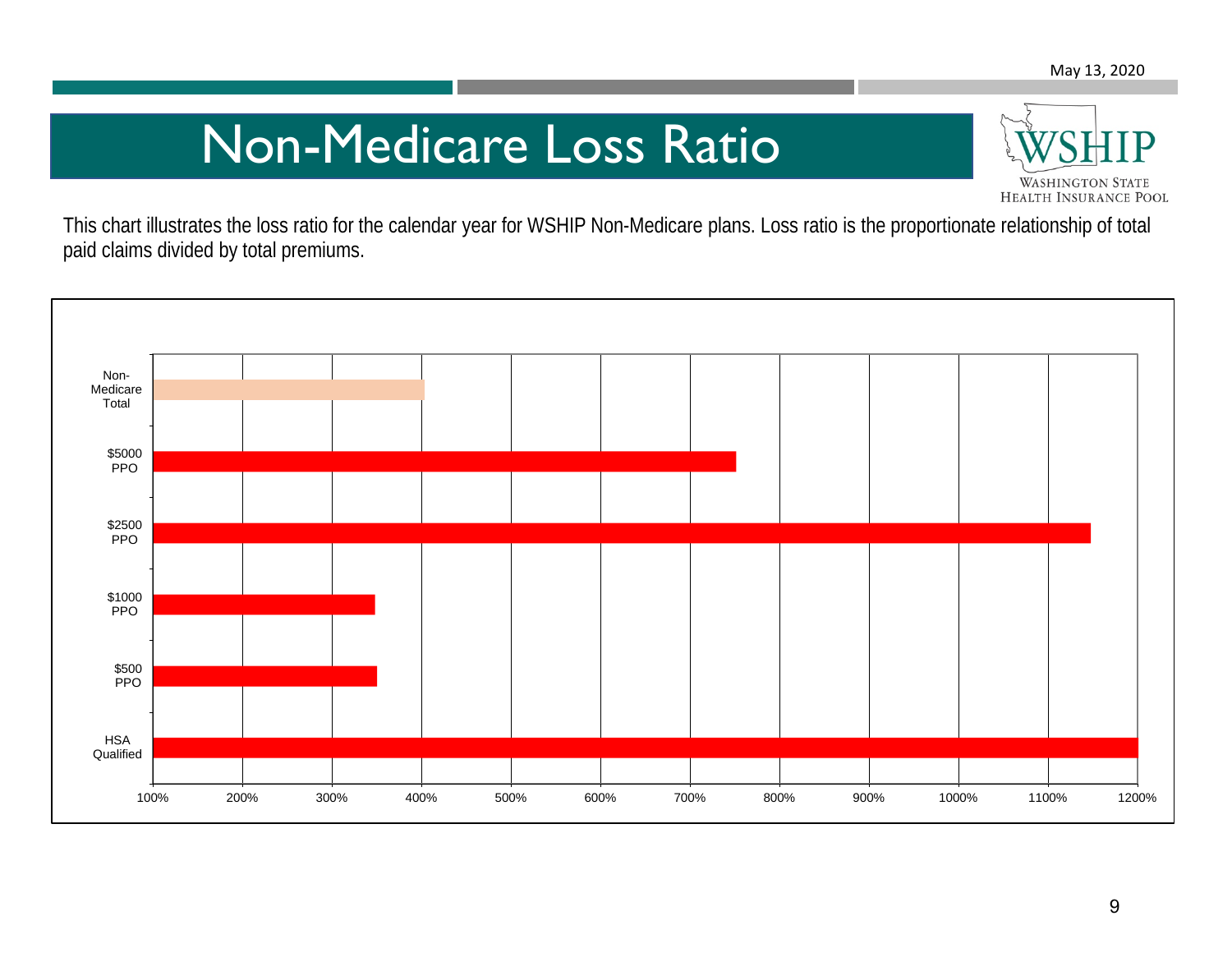### Medicare Loss Ratio



This chart illustrates the loss ratio for the calendar year for WSHIP Medicare plans. Loss ratio is the proportionate relationship of total paid claims divided by total premiums.

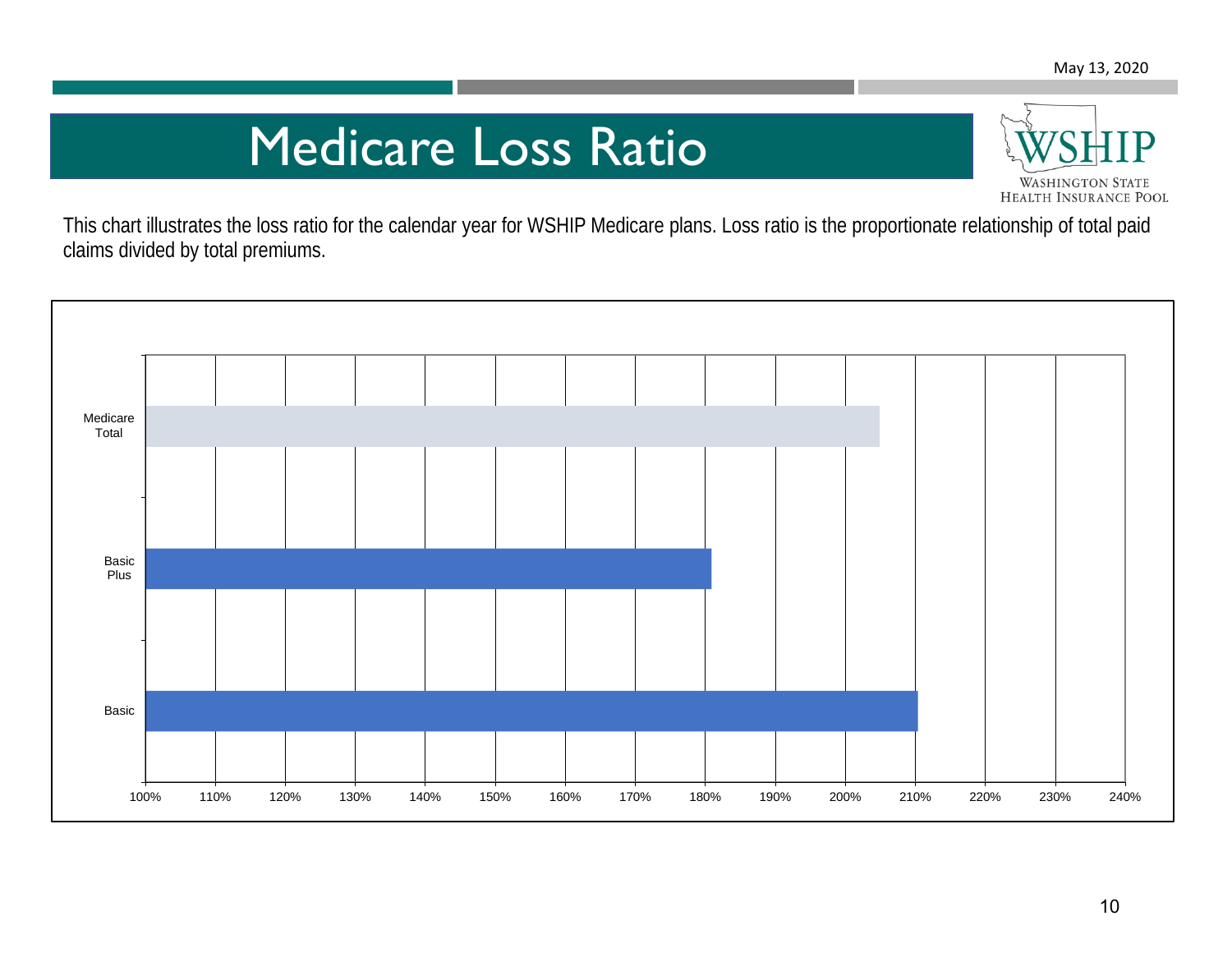### Cost Sharing



This chart illustrates the cost sharing on a per enrollee per month (PEPM) basis. Enrollees' totals include all outof-pocket related health plan costs (co-pays, deductibles, coinsurance) in addition to the annual premium.

|                                | <b>Annual Totals</b> |                      |     |                        | <b>PEPM</b> |                       |    |                   |  |
|--------------------------------|----------------------|----------------------|-----|------------------------|-------------|-----------------------|----|-------------------|--|
|                                |                      | <b>Enrollee Paid</b> |     | <b>Total Plan Paid</b> |             | <b>Enrollee Costs</b> |    | <b>Plan Costs</b> |  |
| <b>Preferred Provider Plan</b> | \$                   | 6,822,143            | \$  | 25,350,733             | \$          | 2,025                 |    | 7,157             |  |
| <b>HSA Qualified Plan</b>      | \$                   | 128,297              | S   | 1,166,592              | S           | 2,063                 |    | 14,956            |  |
| <b>Total Non-Medicare</b>      | \$                   | 6,950,440            | -\$ | 26,517,325             | \$          | 2,025                 | S  | 7,325             |  |
|                                |                      |                      |     |                        |             |                       |    |                   |  |
| <b>Basic Plus</b>              | \$                   | 1,002,795            | \$  | 1,814,071              | \$          | 558                   | \$ | 1,003             |  |
| Basic                          | \$                   | 4,460,820            | \$  | 9,383,810              | \$          | 390                   |    | 818               |  |
| <b>Total Medicare</b>          |                      | 5,463,615            | -S  | 11,197,880             | S           | 413                   | S  | 843               |  |
|                                |                      |                      |     |                        |             |                       |    |                   |  |
| <b>Total All Plans</b>         | \$                   | 12,414,055           |     | 37,715,206             | \$          | 758                   |    | 2,231             |  |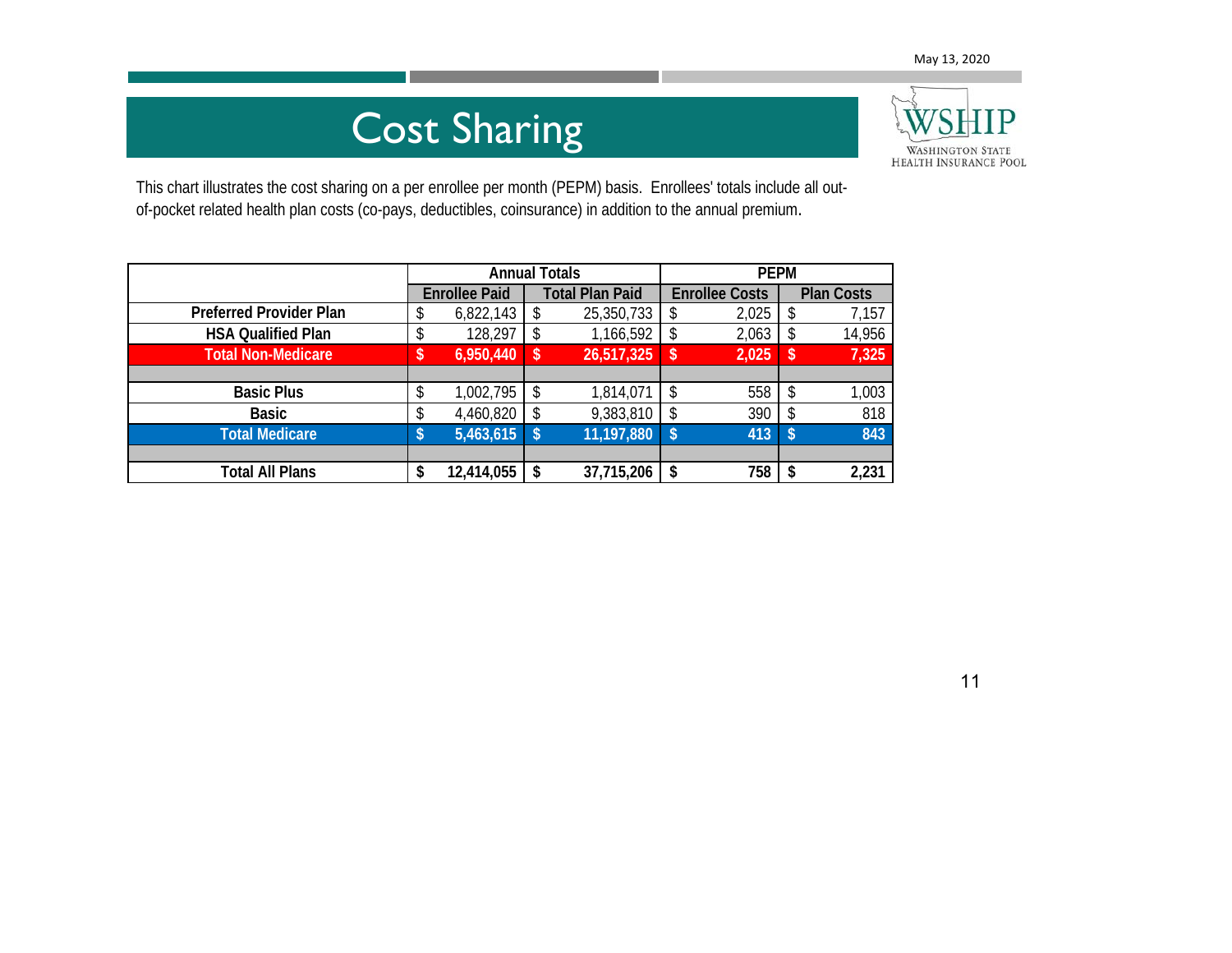### Distribution of Claim Payments



This chart illustrates the total annual combined Medicare and Non-Medicare medical and pharmacy claims paid for each place of service as a percent of the total annual cost. "Other" is a total of services not within the defined labels below, such as Ambulance, Community Mental Health Center, Home Health / Hospice, and Substance Abuse Treatment Center.

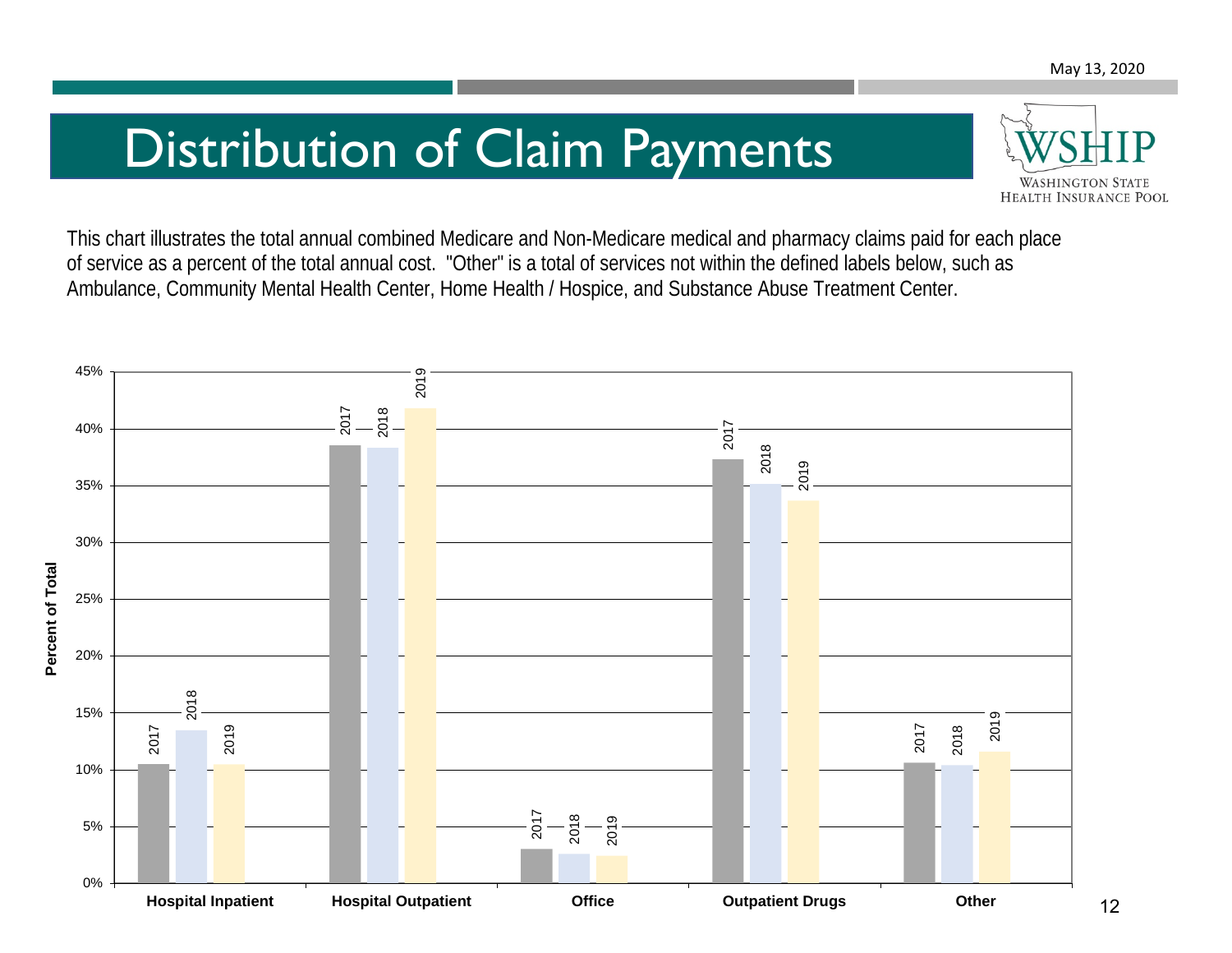### Non-Medicare Network Savings



This chart depicts network discounts for the Preferred Provider Plans for paid claims on a Per Enrollee Per Month (PEPM) basis for Non-Medicare plans. The total network savings was 36.8%. These Plans utilized networks 99% of the time.

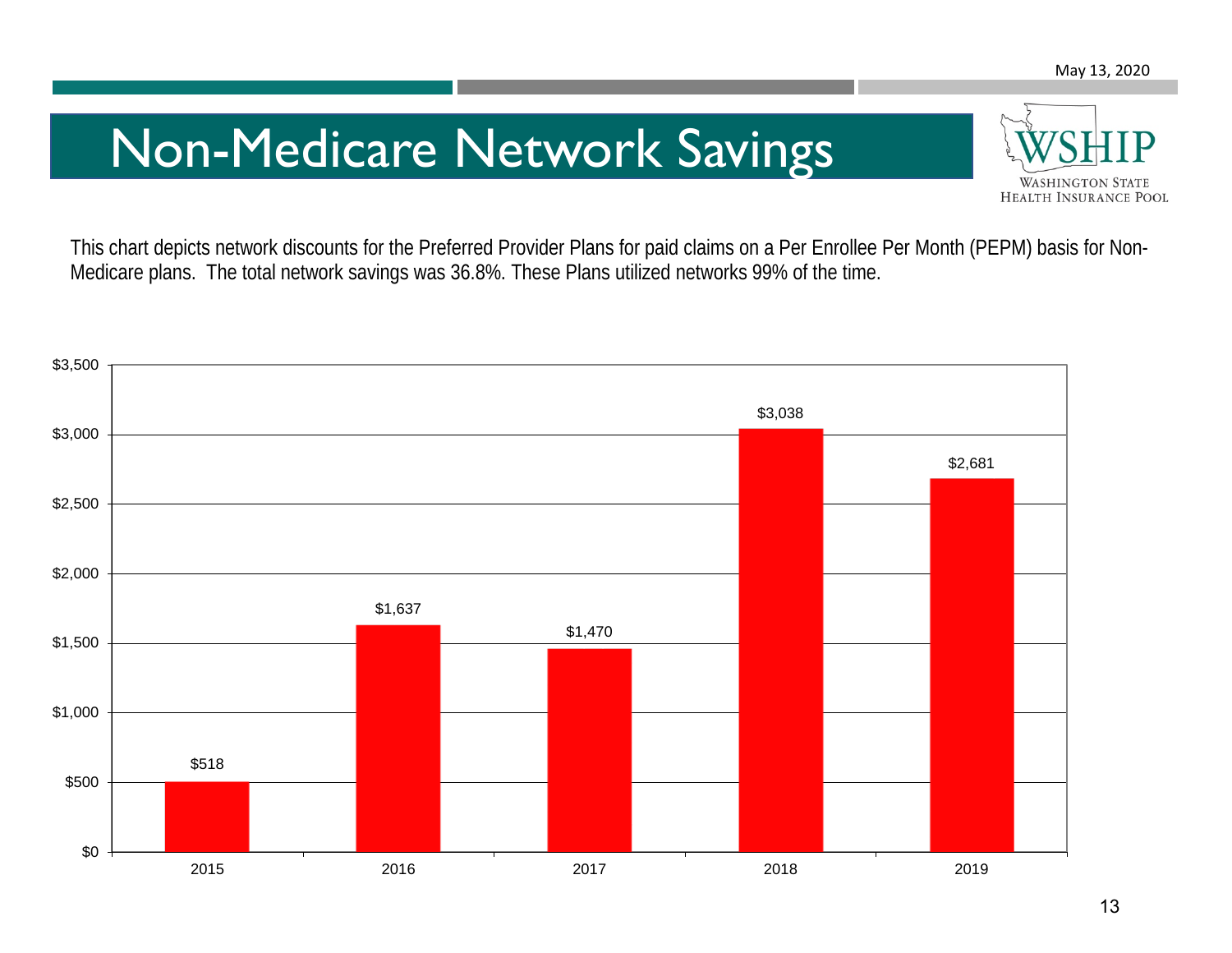## Non-Medicare Diagnosis Categories



This chart depicts the paid medical claims based upon Major Diagnosis Categories for all Non-Medicare plans. The percent of WSHIP claims billed under the HIV/AIDS-Related Diagnosis Category in 2019 for Non-Medicare was 36%.